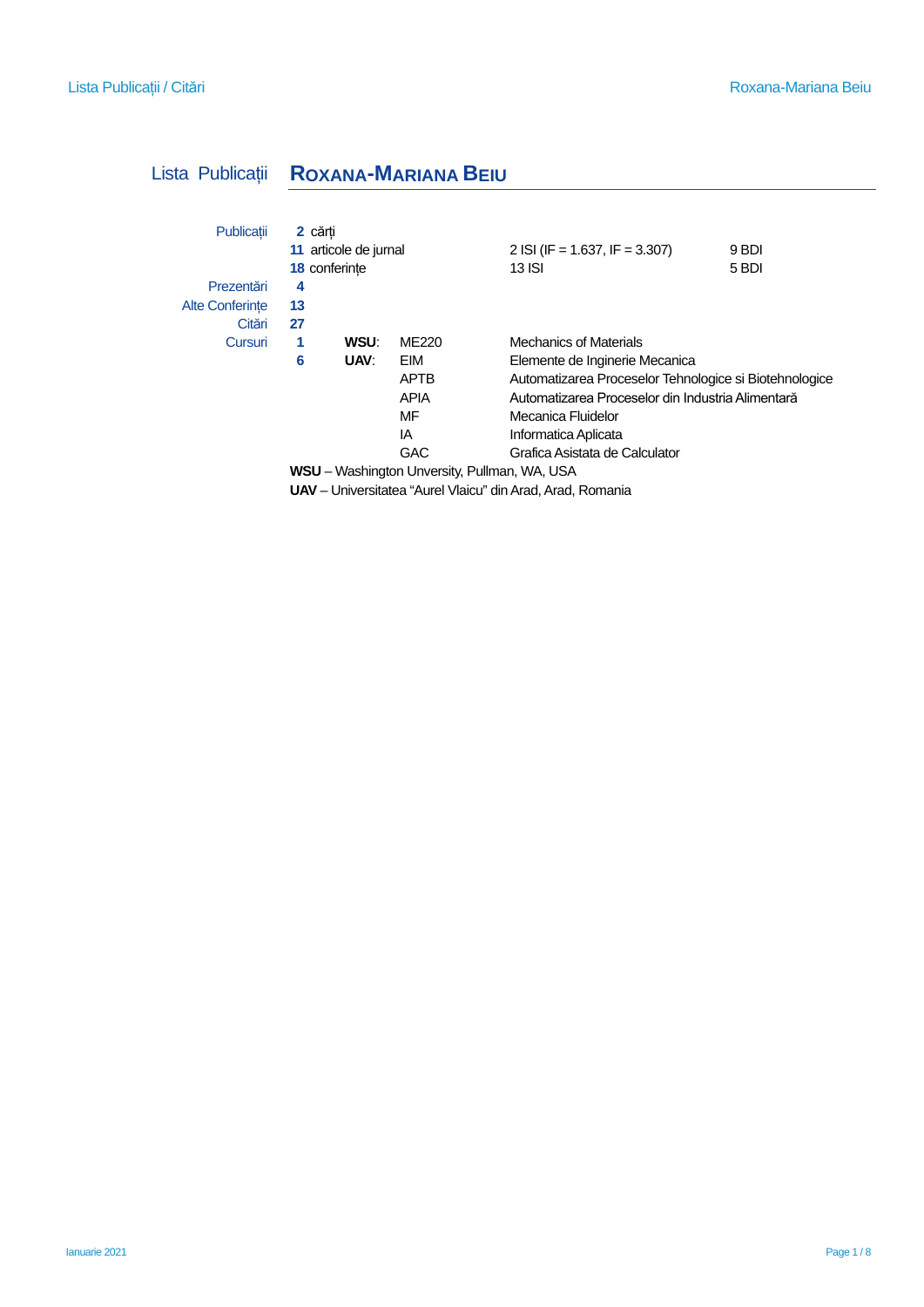Observație Pandelescu este numele de fată.

### **Teza de Doctorat**

R.M. Beiu, *Contribuţii teoretice şi experimentale privind realizarea unei noi clase de senzori pentru evaluarea*  deformatiilor mecanice, Universitatea "Politehnica" Bucuresti, Noiembrie 2007.

## **2 Cărți**

| B1        | M.D. Pirzada, R.M. Beiu (eds.)                                                               |            |
|-----------|----------------------------------------------------------------------------------------------|------------|
|           | Proceedings of the Third Annual Mechanical Engineering Graduate Symposium                    |            |
|           | School of Mechanical and Materials Engineering, Washington State University                  |            |
|           | Pullman, WA, USA, Apr. 2003                                                                  |            |
| <b>B2</b> | R.M. Beiu                                                                                    |            |
|           | Inginerie Mecanică, Pas cu Pas (Statica: Analiza Sistemelor în Echilibru)                    |            |
|           | Ed. UAV Arad, ISBN, 978-973-752-816-2, June 2019                                             |            |
|           |                                                                                              |            |
|           | 11 Articole în jurnale (2 ISI și 8 BDI)                                                      |            |
| J1        | R.M. Pandelescu                                                                              |            |
|           | <b>Fiber Optics Communication Systems</b>                                                    |            |
|           | Journal of the Military Technical Academy, 7 pp., 1999                                       | <b>BDI</b> |
|           | J2 A.J. Foust, R.M. Beiu, D.M. Rector                                                        |            |
|           | Optimized Birefringence Changes During Isolated Nerve Activation                             |            |
|           | Applied Optics, vol. 44, no. 11, pp. 2008-2012, Apr. 2005<br>$IF=1.637$ ISI                  |            |
|           | http://dx.doi.org//10.1364/AO.44.002008                                                      |            |
| J3        | C.D. Stănescu, R.M. Beiu                                                                     |            |
|           | <b>Connecting Optical Fibers</b>                                                             |            |
|           | Annals of the University of Oradea                                                           |            |
|           | Fascicle of Management and Technological Engineering                                         | BDI        |
|           | vol. 15, no. 5, pp. 621-624, 2006                                                            |            |
|           | doi: 10.15660/AUOFMTE.2006.282                                                               |            |
|           | http://www.imtuoradea.ro/auo.fmte/files-2006/MECATRONICA_files/Constantin%20Stanescu%201.pdf |            |
| J4        | R.M. Beiu, and C.D. Stănescu                                                                 |            |
|           | On Optical Power Budgets for Fiber Optics                                                    |            |
|           | Annals of the University of Oradea                                                           |            |
|           | Fascicle of Management and Technological Engineering                                         | <b>BDI</b> |
|           | vol. 15, no. 5, pp. 723-728, 2006                                                            |            |
|           | doi: 10.15660/AUOFMTE.2006.300                                                               |            |
|           | http://www.imtuoradea.ro/auo.fmte/files-2006/MECATRONICA_files/Roxana-                       |            |
|           | Marina%20Beiu%201.doc.pdf                                                                    |            |
| J5        | R.M. Beiu, and C.D. Stănescu                                                                 |            |
|           | Mathematical and Technological Approaches for Designing                                      |            |
|           | On-Chip Interconnect Concave Micromirrors                                                    |            |
|           | UPB Scientific Bulletin, Series C, vol. 69, no. 1, pp. 11-22, Jan. 2007                      | <b>BDI</b> |
|           | http://www.scientificbulletin.upb.ro/rev_docs_arhiva/full45828.pdf                           |            |
| J6        | R.M. Beiu, and C.D. Stănescu                                                                 |            |
|           | Optical Fiber Photonic Embedded Sensor                                                       |            |
|           | Annals of the University of Oradea                                                           |            |
|           | Fascicle of Management and Technological Engineering                                         | BDI        |
|           | vol. 16, no. 6, pp. 1089-1095, 2007                                                          |            |
|           | http://www.imtuoradea.ro/auo.fmte/files-2007/MECATRONICA_files/Roxana_Mariana_Beiu_1.pdf     |            |
| Jſ        | R.M. Beiu, C.D. Stănescu, and A. Cârstoiu                                                    |            |
|           | On 3D Photonic Crystal: A Brief Evaluation of                                                |            |
|           | Their Main Characteristics for Various Topologies                                            |            |
|           | UPB Scientific Bulletin, Series C, vol. 70, no. 2, pp. 41-52, 2008                           | BDI        |
|           | http://www.scientificbulletin.upb.ro/rev_docs_arhiva/full83596.pdf                           |            |
| J8        | R.M. Beiu, V. Beiu, and V.-F. Duma                                                           |            |
|           | Fiber Optic Mechanical Deformation Sensors Employing Perpendicular Photonic Crystals         |            |
|           | Optics Express, vol. 25, issue 19, pp. 23388-23398, 18 Sep. 2017<br>$IF = 3.307$ ISI         |            |
|           | https://www.osapublishing.org/oe/abstract.cfm?uri=oe-25-19-23388                             |            |
| J9        | M. Balas, J. Nikolic, R. Lile, M. Popa, R.M. Beiu,                                           |            |
|           | Intelligent Rooftop Greenhouses and Green Skyline Cities                                     |            |
|           | SWS Journal of EARTH & PLANETARY SCIENCES, vol. 1, issue 2, pp. 15-28, 2019.                 |            |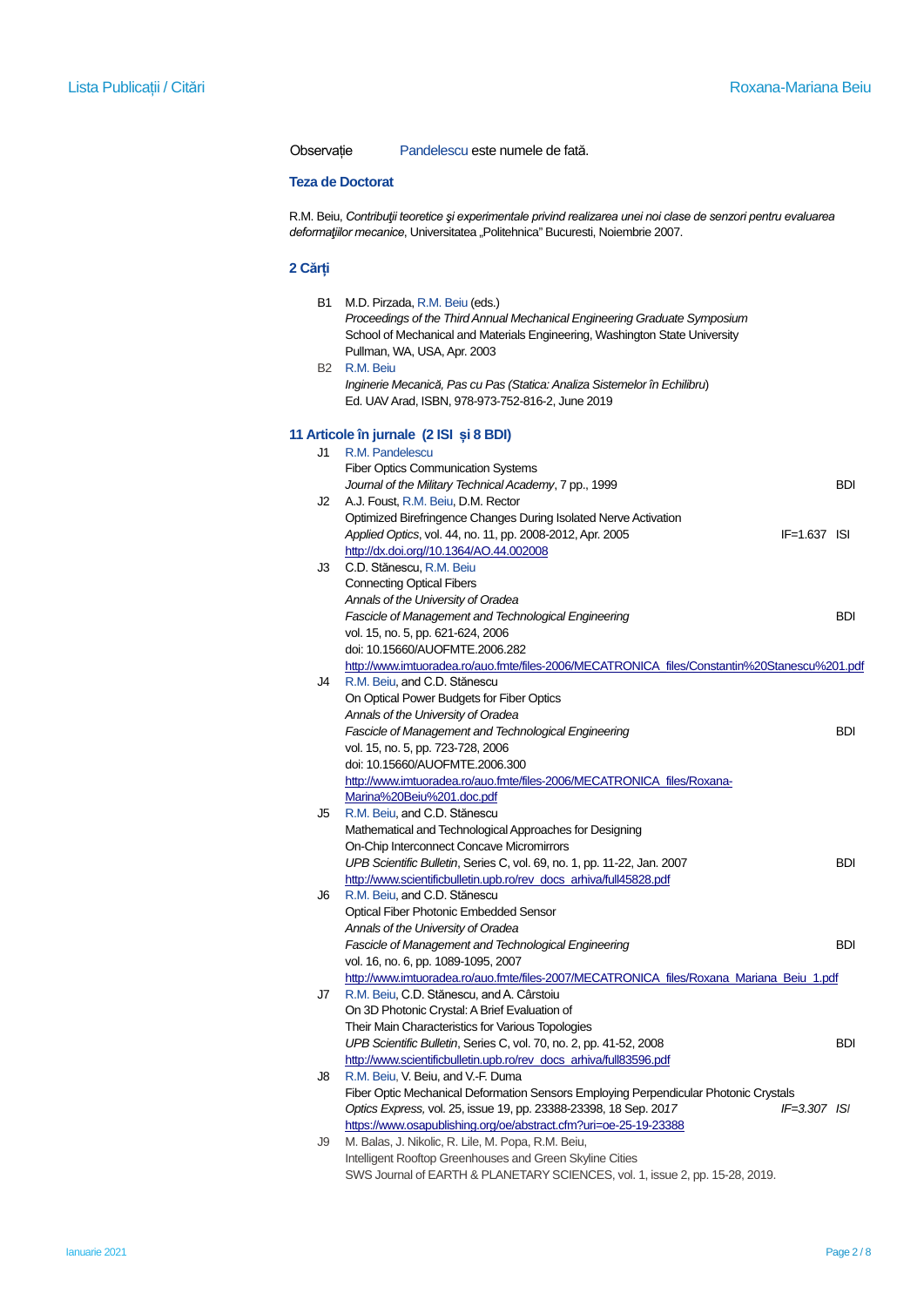|    | https://doi.org/10.35603/eps2019/issue2.02<br>J10 R.M. Beiu, D. G. Radu                                                                                                                                                                                | <b>BDI</b> |
|----|--------------------------------------------------------------------------------------------------------------------------------------------------------------------------------------------------------------------------------------------------------|------------|
|    | Smartphones - Smart Eating?<br>Scientific and Technical Bulletin,<br>Series: Chemistry, Food Science and Engineering, vol. 16, pp. 11-17, Ian. 2020                                                                                                    | BDI        |
|    | J11 N. Pop, R.M. Beiu, P. Svera, C. Mnerie, G. Hutiu, V.-F. Duma<br>Thermal Degradation of Photovoltaic Panels: Evaluations Using a Range of Testing Methods,<br>Journal of Environmental Protection and Ecology, vol. 21, no. 6, pp. 2083-2092, 2020. | BDI        |
|    | 18 Conferințe (13 ISI și 5 BDI)                                                                                                                                                                                                                        |            |
|    | C1 R.M. Beiu, C.D. Stănescu, A. Cârstoiu                                                                                                                                                                                                               |            |
|    | On 3D Photonic Crystals<br>International Conference on Material Science and Engineering BraMat'07<br>Brașov, Romania, 22-24 Feb. 2007, pp. 135-140                                                                                                     | <b>BDI</b> |
|    | http://www2.unitbv.ro/LinkClick.aspx?fileticket=ELsGNJr65Ts%3D&tabid=8330&language=en-US<br>C2 R.M. Beiu, C.D. Stănescu, V. Beiu                                                                                                                       |            |
|    | Highly Sensitive Nano-Photonic Embedded Sensor<br>IEEE International Conference on Nanotechnology IEEE-NANO'07                                                                                                                                         | ISI        |
|    | Hong Kong, China, 2-5 Aug. 2007, pp. 737-741<br>http://dx.doi.org/10.1109/NANO.2007.4601293                                                                                                                                                            |            |
|    | http://ieeexplore.ieee.org/xpl/articleDetails.jsp?arnumber=4601293                                                                                                                                                                                     |            |
| C3 | R.M. Beiu, C.D. Stănescu, V. Beiu<br>Unique In-Fiber Photonic Crystal Sensor                                                                                                                                                                           |            |
|    | IEEE International Midwest Symposium on Circuits and Systems MWSCAS'07                                                                                                                                                                                 | ISI        |
|    | Montréal, Canada, 5-8 Aug. 2007, pp. 116-119<br>http://dx.doi.org/10.1109/MWSCAS.2007.4488550                                                                                                                                                          |            |
|    | C4 R.M. Beiu, C.D. Stănescu, and V. Beiu                                                                                                                                                                                                               |            |
|    | A Novel Microstructured Fiber Optic Sensor for Small Deformations                                                                                                                                                                                      |            |
|    | SPIE International Symposium on Optomechatronic Technology ISOT'07                                                                                                                                                                                     | <b>ISI</b> |
|    | Lausanne, Switzerland, 8-10 Oct. 2007, art. 6716OD (8 pp.)<br>http://dx.doi.org/10.1117/12.754190                                                                                                                                                      |            |
|    | C5 R.M. Beiu, V. Beiu                                                                                                                                                                                                                                  |            |
|    | Fiber Optic Mechanical Sensor Based on a Triangular-lattice Photonic Crystal                                                                                                                                                                           | ISI        |
|    | IEEE PhotonicsGlobal@Singapore IPGC'08<br>Singapore, 08-11 Dec. 2008, p. 183-186                                                                                                                                                                       |            |
|    | http://dx.doi.org/10.1109/IPGC.2008.4781347                                                                                                                                                                                                            |            |
|    | C6 R.M. Beiu, V. Beiu                                                                                                                                                                                                                                  |            |
|    | Pico Sensors for All Seasons - When Light Performs its Marvels<br>IEEE International Conference on Innovations in Information Technology IIT'08                                                                                                        | ISI        |
|    | Al Ain, UAE, 16-18 Dec. 2008, pp. 116-120                                                                                                                                                                                                              |            |
|    | http://dx.doi.org/10.1109/INNOVATIONS.2008.4781727                                                                                                                                                                                                     |            |
| C7 | http://ieeexplore.ieee.org/xpl/articleDetails.jsp?amumber=4781727<br>R.M. Beiu, C. Mnerie, V.-F. Duma,                                                                                                                                                 |            |
|    | Analysis of curved shape micro-mirrors for on-chip communication,                                                                                                                                                                                      |            |
|    | ATOM-N'16, Constanta, Romania, 25-28 Aug. 2016                                                                                                                                                                                                         |            |
|    | Proc. Adv. Topics in Optoelectronics, Microelectronics, and Nanotechnologies VIII,<br>Constanta, Romania, vol.10010, art. 100101Y (8 pp.), Dec. 2016.                                                                                                  | ISI        |
|    | http://dx.doi.org/10.1117/12.2246019                                                                                                                                                                                                                   |            |
|    | C8 R.M. Beiu, V.-F. Duma, V. Beiu                                                                                                                                                                                                                      |            |
|    | Transverse 2D photonic crystal inside a fiber optic for picometer-scale measurements                                                                                                                                                                   |            |
|    | IEEE Intl. Conf. on Numerical Simulation of Optoelectronic Devices NUSOD'17<br>Copenhagen, Denmark, 24-28 Jul. 2017, pp. 53,54                                                                                                                         | ISI        |
|    | http://dx.doi.org/10.1109/NUSOD.2017.8009987                                                                                                                                                                                                           |            |
|    | http://ieeexplore.ieee.org/document/8009987/                                                                                                                                                                                                           |            |
|    | C9 R.M. Beiu, C. Mnerie, N. Pop, V.-F. Duma, G. M. Dobre, A. Bradu, A. Gh. Podoleanu,<br>Study of thermal degradation of photovoltaic panels: Optical non-destructive versus mechanical                                                                |            |
|    | destructive methods                                                                                                                                                                                                                                    |            |
|    | 4th Central and Eastern European Conference for Thermal Analysis and Calorimetry BDI                                                                                                                                                                   |            |
|    | Chisinau, Moldova, 28-31 Aug. 2017                                                                                                                                                                                                                     | BDI        |
|    | http://www.ceec-tac.org/conf4/welcome.html<br>C10 C. Marcauteanu, E.T. Stoica, F.E. Mitroi, C. Sinescu, M.L. Negrutiu, Gh. Hutiu, R.-M. Beiu, V.-F. Duma                                                                                               |            |
|    | Effect of a diode laser treatment on different types of dentine. Analysis using                                                                                                                                                                        |            |
|    | Raman spectroscopy and SEM                                                                                                                                                                                                                             |            |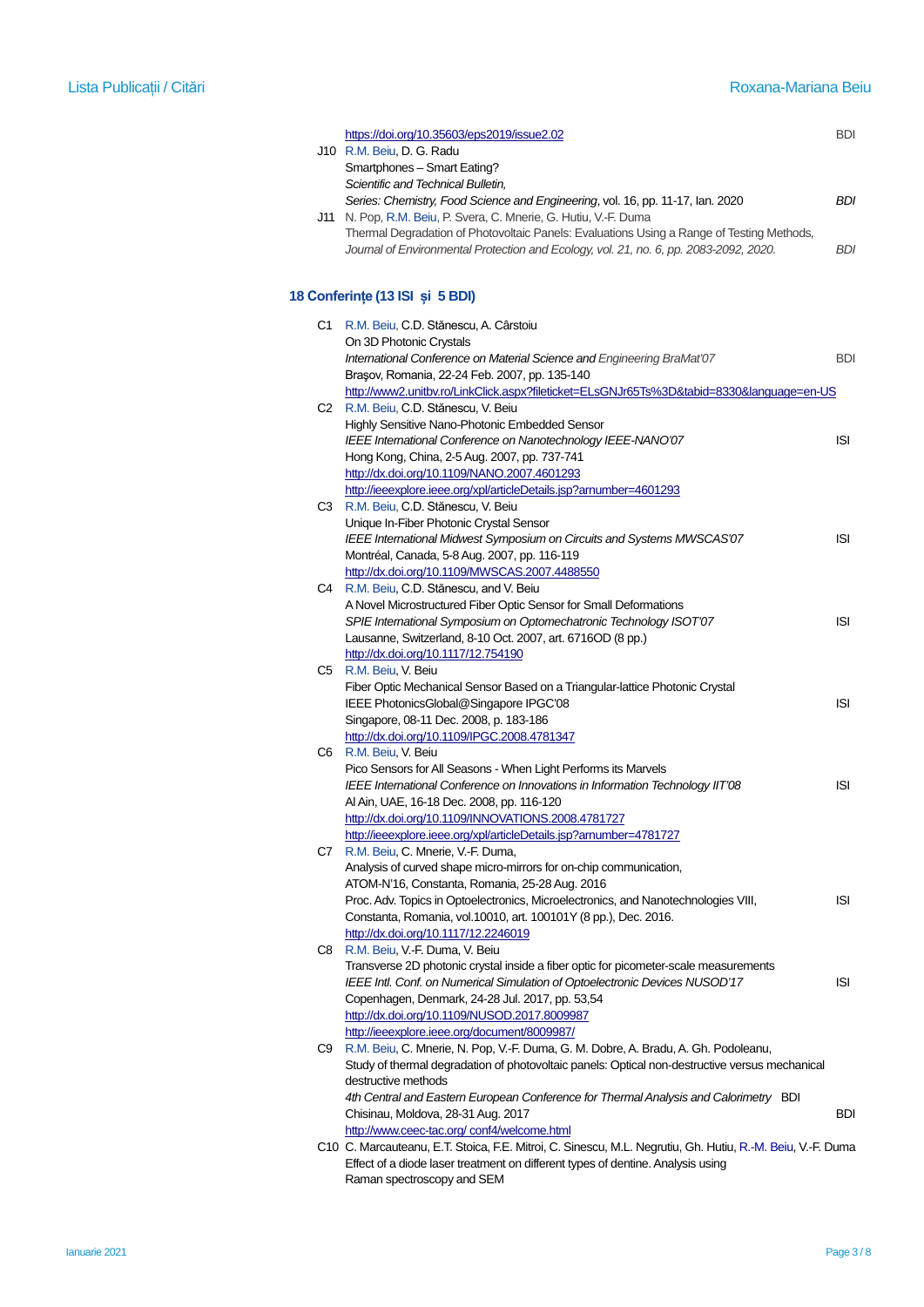| 2nd Intl Seminar on Biomaterials and Regenerative Medicine (BioRemed)<br>Timisoara, Romania, 5-8 Oct. 2017 | BDI        |
|------------------------------------------------------------------------------------------------------------|------------|
| C11 R.M. Beiu, V.-F. Duma, V. Beiu                                                                         |            |
| Ultra-small mechanical deformation sensor using a hybrid fiber optic-based                                 |            |
| triangular photonic crystal structure                                                                      |            |
| SPIE Photonics Europe, Strasbourg, France, 22-26 Apr. 2018                                                 | <b>ISI</b> |
| Proc. SPIE 10678, Optical Micro- and Nanometrology VII, 106780Z                                            |            |
| http://dx.doi.org/10.1117/12.2307017                                                                       |            |
| C12 R.M. Beiu, V.-F. Duma, and V. Beiu                                                                     |            |
| The Latest on the Axon Initial Segment                                                                     |            |
| IEEE 7th Intl.Conf. Comp. Comm. and Control (ICCCC)                                                        |            |
| Baile Felix, Oradea, Romania, 8-12 May 2018, pp. 136-141                                                   | <b>ISI</b> |
| http://dx.doi.org/10.1109/ICCCC.2018.8390450                                                               |            |
| https://ieeexplore.ieee.org/document/8390450/                                                              |            |
| C13 N. Pop, R.-M.Beiu, C. Mnerie, G. Hutiu, V.-F. Duma, G. M. Dobre, A. Gh. Podoleanu, P. Svera,           |            |
| Evaluation of photovolyaic panels: Optical non-destructive vs. mechanical testing methods                  |            |
| 8th International Balkan Workshop on Applied Physics and Materials Science                                 | <b>BDI</b> |
| Constanta, Romania, 10-13 Iul. 2018                                                                        |            |
| C14. N. Pop, R. M. Beiu, P. Svera, C. Mnerie, Gh. Hutiu, V.-F. Duma,                                       |            |
| Thermal degradation of photovoltaic panels: evaluations using a range of testing methods,                  |            |
| Environmental Progress & Sustainable Energy 37 (2018),                                                     |            |
| ISSN 1944-7450                                                                                             | BDI        |
| C15. R.-M. Beiu, V. Beiu, V.-F. Duma                                                                       |            |
| Fundamentals and biomedical applications of photonic crystals: An overview                                 |            |
| SPIE Intl. Conf. Lasers in Medicine: Romanian-Society-for-Laser-in-Dentistry (SRLS),                       |            |
| Timisoara, Romania, 13-15 Jul. 2017, 108310R (2018), 5 pp.                                                 | <b>ISI</b> |
| https://doi.org/10.1117/12.2282019                                                                         |            |
| C16. M. Balas, J. Nikolic, R. Lile, M. Popa, R.-M. Beiu                                                    |            |
| Intelligent rooftop greenhouses and green skyline cities                                                   |            |
| Proc. International Multidisciplinary Scientific GeoConference Surveying Geology and Mining Ecology        |            |
| Management, SGEM, Vienna, Austria, 3-6 Dec. 2018, vol. 18, pp. 435-444                                     | BDI        |
| https://doi.org/10.5593/sgem2018V/6.4/S09.055                                                              |            |
| C17. V. Beiu, V.-F. Dragoi, and R.-M. Beiu                                                                 |            |
| Why Reliability for Computing Needs Rethinking                                                             |            |
| Proc. IEEE International Conference on Rebooting Computing ICRC 2020,                                      |            |
| Virtual (Montreal, Canada), December 1-3, 2020, pp. 16-25                                                  |            |
| https://doi.org/10.1109/ICRC2020.2020.00006                                                                | <b>ISI</b> |
| C18. S. Hoara, R.-M. Beiu, and V. Beiu                                                                     |            |
| Investigating Hammock Networks on IBM Q,                                                                   |            |
| Proc. International Conference on Computers Communications and Control ICCCC2020, Virtual                  |            |
| (Oradea, Romania), May 11-15, 2020, In I. Dzitac et al. (Eds.): ICCCC 2020, SpringerNature, AISC           |            |
| 1243, pp. 57-69                                                                                            |            |
| https://doi.org/10.1007/978-3-030-53651-0_5                                                                | <b>ISI</b> |

## **4 Prezentări**

| P1             | R.M. Beiu, C.D. Richards, and D.M. Rector                                        |
|----------------|----------------------------------------------------------------------------------|
|                | Optical Coherence Tomography (OCT) and Neural Imaging                            |
|                | Veterinary and Comparative Anatomy, Pharmacology and Philosophy (VCAPP) Retreat  |
|                | Coeur d'Alene, ID, USA, 19-20 May 2004                                           |
|                | http://www.vetmed.wsu.edu/depts-vcapp/retreat/VCAPP Retreat.asp                  |
| P <sub>2</sub> | A.J. Foust, R.M. Beiu, D.M. Rector                                               |
|                | Single Trial Birefringence Changes Correlated with Neural Activation in          |
|                | Isolated Nerves Optimized Using Light Emitting Diodes                            |
|                | Veterinary and Comparative Anatomy, Pharmacology and Philosophy (VCAPP) Showcase |
|                | Moscow, ID, USA, 12 Mar. 2005                                                    |
| P3             | R.M. Beiu, M. Balas, V. Beiu                                                     |
|                | Seeing is Believing                                                              |
|                | International Summit on Optics, Photonics and Laser Technologies                 |
|                | San Francisco, CA, USA, 3-5 June, 2019                                           |
| P4             | R.-M. Beiu                                                                       |
|                | Designing Optical Sensors for the Internet of Things Era                         |

*The Sixth Euro-China Conference on Intelligent Data Analysis and Applications (ECC2019)*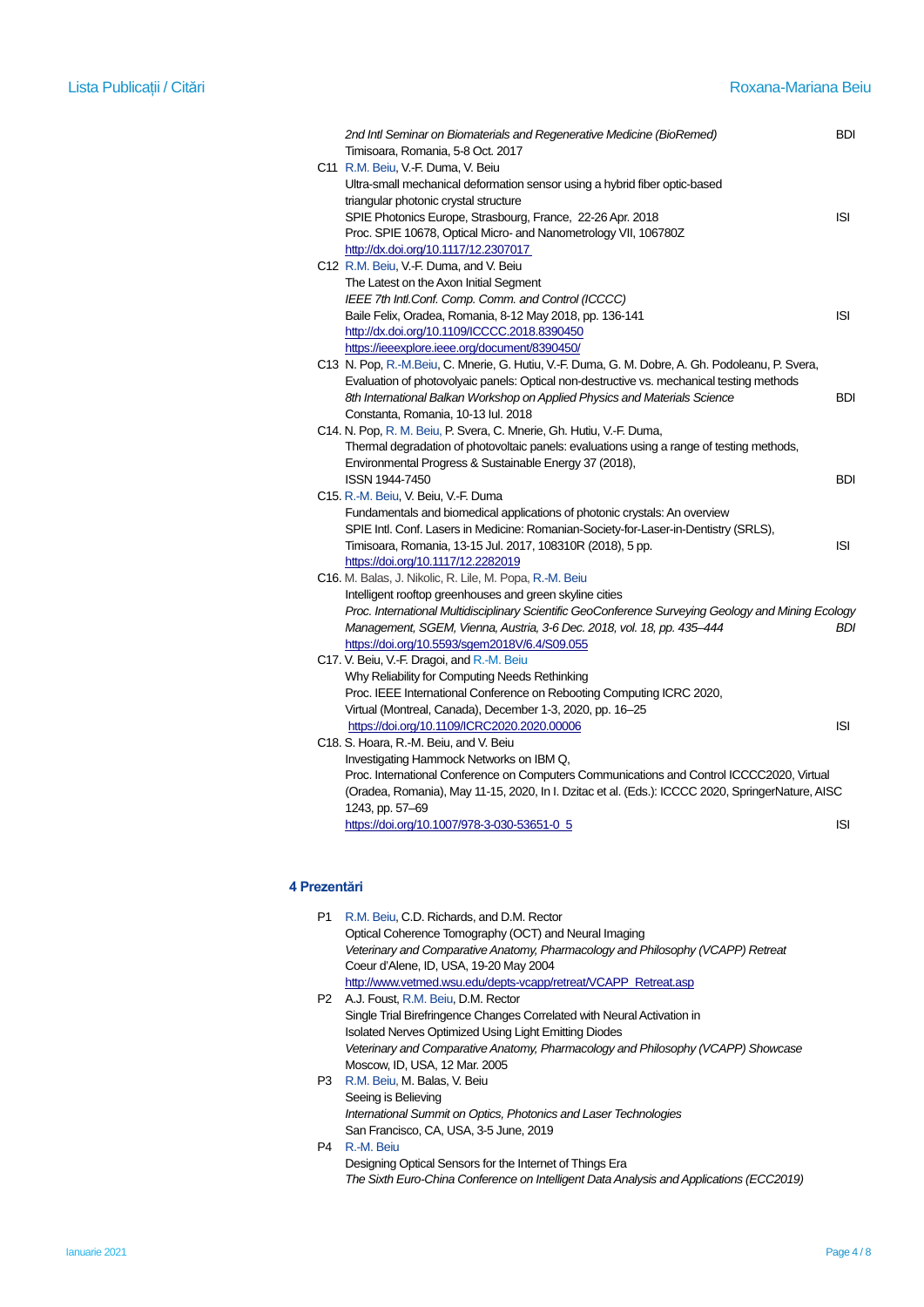#### Arad, Romania *<https://www.ecc2019.ro/>*

#### **13 Alte Conferințe**

| O1 A. Vasile, R.M. Pandelescu                                     |
|-------------------------------------------------------------------|
| Using Atypical Solutions for Modifying Optical Systems Parameters |
| Scientific Research Conference, Bucharest, Romania, 7 pp., 1995   |
| O <sub>2</sub> A. Vasile, R.M. Pandelescu                         |

- Performance Survey of Night Vision Devices *Scientific Research Conference*, Bucharest, Romania, 10 pp., 1996 O3 M. Varga, R.M. Pandelescu
- Using Fiber Optics for Transferring Images *Scientific Research Conference*, Bucharest, Romania, 11 pp., 1997
- O4 A. Vasile, R.M. Pandelescu Infrared Detection Applied to Thermovision *Scientific Research Conference*, Bucharest, Romania, 10 pp., 1998
- O5 R.M. Pandelescu, A. Vâsc, C. Vasile On Using Photographic and Video Equipment in Surveillance Activities *Scientific Research Conference*, Bucharest, Romania, 12 pp., 1999
- O6 R.M. Beiu Embedded Sensor Enabled by Photonic Crystals *The Third Annual Mechanical Engineering Graduate Symposium*  Washington State University, Pullman, WA, USA, 5 Mar. 2003
- O7 R.M. Beiu, C.D. Richards, R.F. Richards, M.D. Fueller, D.F. Bahr, and D.M. Rector A Flexible 64 Channel Electrode Array for Chronic Local Field Potential Recording and Mapping *Neuroscience'03*, New Orleans, LA, USA, 25-30 Oct. 2003
- O8 R.M. Beiu Embedded Sensor Enabled by Photonic Crystals *Proc. 4th ISREIE, Series: Engineering, Arad (Romania) Dec. 8-10, 2016*
- O9 R.-M. Beiu, C. Mnerie, N. Pop, V.-F. Duma SEM, AFM, and OCT investigations of photovoltaic cells *ISREIE 2018, Arad, Arad, Romania, 17-19 May 2018*
- O10 D. Demian, I. Kaposta, G. Hutiu, R.-M. Beiu, C. Mnerie, V.-F. Duma Optimization of some technological processes of SME in a bridge grant *Proc. 5th ISREIE 2018, Arad, Arad, Romania, 17-19 May 2018*
- O11 R.-M. Beiu, V.-F. Duma Simulation of micromirrors technology *Proc. 5th ISREIE 2018, Arad, Arad, Romania, 17-19 May 2018*
- O12 R.-M. Beiu COMSOL capabilities for photonics simulations 3OM Workshop in Optomechatronics and Biomedical Imaging - celebrating IDL 2019 *Proc. 5th ISREIE 2019, Arad, Arad, Romania, 23-25 May 2019*
- O13 R.-M. Beiu, V. Beiu Sidestepping the Bounds of Diffraction *Proc. 5th ISREIE 2019, Arad, Arad, Romania, 23-25 May 2019*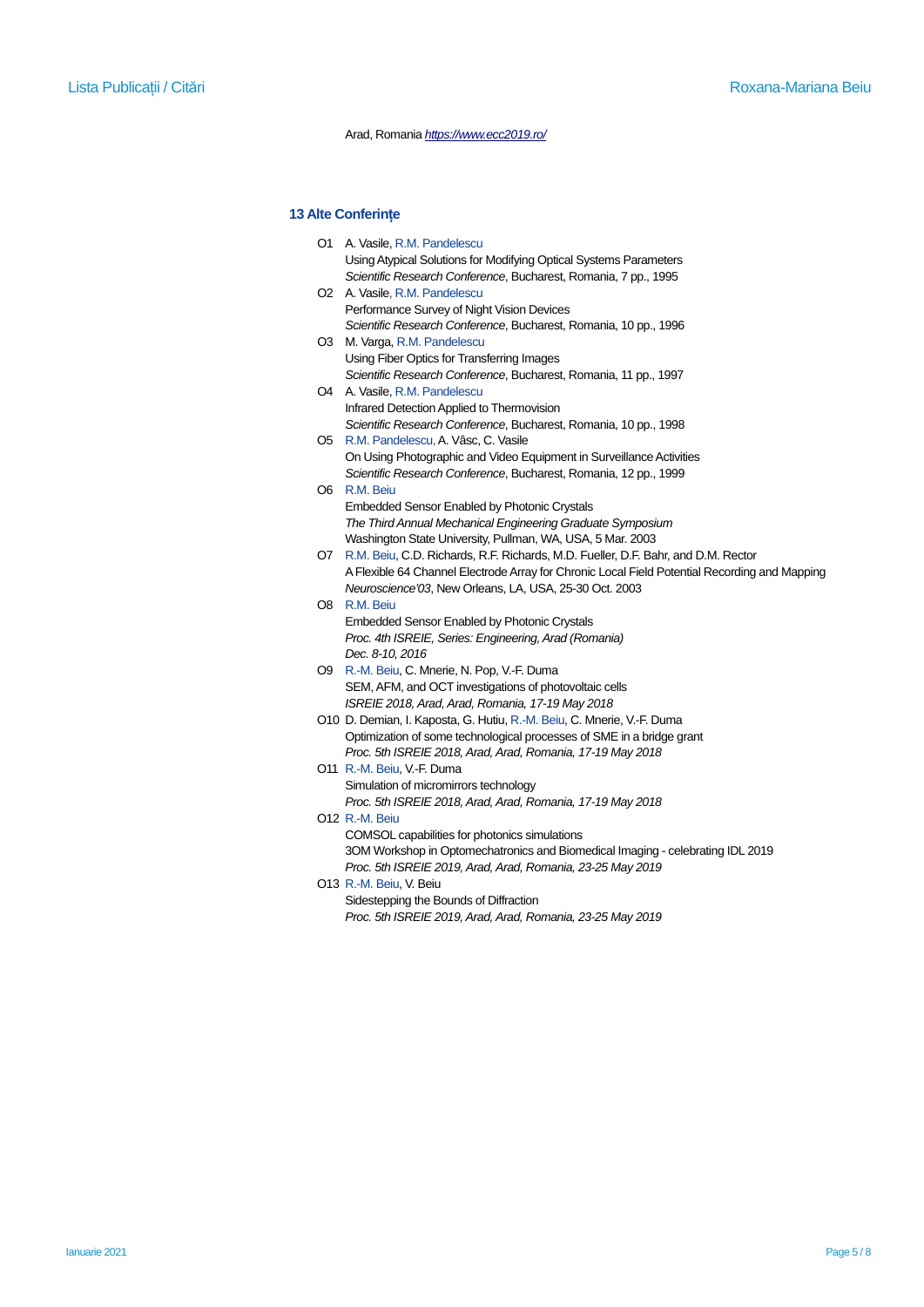# Lista Citări **ROXANA-MARIANA BEIU**

|          |    | http://scholar.google.com/citations?user=gzmO7wEAAAAJ&hl=en                                                                         |                  |
|----------|----|-------------------------------------------------------------------------------------------------------------------------------------|------------------|
| J2 (ISI) |    | A.J. Foust, R.M. Beiu, D.M. Rector                                                                                                  |                  |
|          |    | Optimized Birefringence Changes During Isolated Nerve Activation                                                                    |                  |
|          |    | Applied Optics, vol. 44, no. 11, pp. 2008-2012, Apr. 2005                                                                           | $IF = 1.637$ ISI |
|          |    | Citat de 15 ori                                                                                                                     |                  |
|          | 1) | M.D. McCluskey, J.J. Sable, A.J. Foust, G. Gratton, and D.M. Rector                                                                 |                  |
|          |    | Recording invertebrate nerve activation with modulated light changes                                                                |                  |
|          |    | Applied Optics, vol. 46, no. 10, pp. 1866-1871, Apr. 2007                                                                           | $IF = 3.352$     |
|          |    | http://dx.doi.org/10.1364/AO.46.001866                                                                                              |                  |
|          |    | https://www.osapublishing.org/ao/abstract.cfm?uri=ao-46-10-1866<br>2) A.J. Foust; J.L. Schei; M.J. Rojas; D.M. Rector               |                  |
|          |    | In Vitro and in Vivo Noise Analysis for Optical Neural Recording                                                                    |                  |
|          |    | Journal of Biomedical Optics, vol. 13, no. 4, pp. 044038, July 2008                                                                 | $IF = 2.97$      |
|          |    | http://dx.doi.org/10.1117/1.2952295                                                                                                 |                  |
|          |    | http://biomedicaloptics.spiedigitallibrary.org/article.aspx?articleid=1102755                                                       |                  |
|          |    | 3) J.L. Schei, M.D. McCluskey, A.J. Foust, X.-C. Yao, and D.M. Rector                                                               |                  |
|          |    | Action Potential Propagation Imaged with High Temporal Resolution                                                                   |                  |
|          |    | Near-infrared Video Microscopy and Polarized Light                                                                                  |                  |
|          |    | Neurolmage. vol. 40, no. 3, pp. 1034-1043, Apr. 2008                                                                                | $IF = 5.694$     |
|          |    | http://dx.doi.org/10.1016/j.neuroimage.2007.12.055                                                                                  |                  |
|          |    | http://www.sciencedirect.com/science/article/pii/S1053811907011664                                                                  |                  |
|          |    | 4) F.A. Wininger, J.L. Schei, and D.M. Rector                                                                                       |                  |
|          |    | Complete Optical Neurophysiology: Toward Optical Stimulation and                                                                    |                  |
|          |    | Recording of Neural Tissue                                                                                                          |                  |
|          |    | Applied Optics, vol. 48, no. 10, pp. D218-D224, Apr. 2009                                                                           | $IF = 1.410$     |
|          |    | http://dx.doi.org/10.1364/AO.48.00D218                                                                                              |                  |
|          |    | https://www.osapublishing.org/ao/abstract.cfm?uri=ao-48-10-D218                                                                     |                  |
|          |    | 5) R.-W. Lu, Q.-X. Zhang, and X.-C. Yao                                                                                             |                  |
|          |    | Circular polarization intrinsic optical signal recording of                                                                         |                  |
|          |    | stimulus-evoked neural activity                                                                                                     |                  |
|          |    | Optics Letters, vol. 36, no.10, pp. 1866-1868, Mar. 2011                                                                            | $IF = 3.352$     |
|          |    | http://dx.doi.org/10.1364/OL.36.001866                                                                                              |                  |
|          |    | https://www.osapublishing.org/ol/abstract.cfm?uri=ol-36-10-1866<br>6) A.J. Foust, and D.M. Rector                                   |                  |
|          |    | Optically Teasing Apart Neural Swelling and Depolarization                                                                          |                  |
|          |    | Neuroscience, vol. 145, no. 3, pp. 887-899, Mar. 2007                                                                               | $IF = 3.352$     |
|          |    | http://dx.doi.org/10.1016/j.neuroscience.2006.12.068                                                                                |                  |
|          |    | http://www.sciencedirect.com/science/article/pii/S0306452206017544                                                                  |                  |
|          |    | 7) X. Yao; B. Wang                                                                                                                  |                  |
|          |    | Intrinsic Optical Signal Imaging of Retinal Physiology: A Review                                                                    |                  |
|          |    | Journal of Biomedical Optics, vol. 20, no. 9, pp. 090901, Sep 2015                                                                  | $IF = 2.859$     |
|          |    | http://dx.doi.org/10.1117/1.JBO.20.9.090901                                                                                         |                  |
|          |    | http://biomedicaloptics.spiedigitallibrary.org/article.aspx?articleid=2448290                                                       |                  |
|          | 8) | A.J. Foust and D.M. Rector<br>Optically Teasing Apart Neural Swelling and Depolarization                                            |                  |
|          |    | Biomedical Topical Meeting 2006, Fort Lauderdale, Florida United States, 19 March 2006                                              |                  |
|          |    | http://dx.doi.org/10.1364/BIO.2006.MD7                                                                                              |                  |
|          |    | https://www.osapublishing.org/abstract.cfm?uri=BIO-2006-MD7                                                                         |                  |
|          | 9) | M.D. McCluskey, J.J. Sable, A.J. Foust, G. Gratton, and D.M. Rector                                                                 |                  |
|          |    | Action Potentials in Invertebrate Nerves Studied by Modulated Light Changes                                                         |                  |
|          |    | Biomedical Topical Meeting 2006, Fort Lauderdale, Florida United States, 19 March 2006                                              |                  |
|          |    | http://dx.doi.org/10.1364/BIO.2006.ME15                                                                                             |                  |
|          |    | https://www.osapublishing.org/abstract.cfm?uri=BIO-2006-ME15<br>10) J.L. Schei, A.J. Foust, M.J. Rojas, J.A. Navas, and D.M. Rector |                  |
|          |    | Evoked Optical Response under Wake, Sleep and Anesthetized States                                                                   |                  |
|          |    | Biomedical Optics 2008, St. Petersburg, Florida United States, 16-19 March 2008                                                     |                  |
|          |    | http://dx.doi.org/10.1364/BIOMED.2008.BME5                                                                                          |                  |
|          |    | https://www.osapublishing.org/abstract.cfm?uri=BIOMED-2008-BME5                                                                     |                  |
|          |    | 11) J.L. Schei, D.M. Rector                                                                                                         |                  |
|          |    | Fast Optical Neurophysiology                                                                                                        |                  |
|          |    | Imaging the Brain with Optical Methods, Chapter 10, pp. 223-243, Aug. 2009                                                          |                  |
|          |    | http://dx.doi.org/10.1007/978-1-4419-0452-2_10<br>http://link.springer.com/chapter/10.1007/978-1-4419-0452-2_10                     |                  |
|          |    | 12) K Schoener, L. Cervia, and I.J. Bigio                                                                                           |                  |
|          |    | Novel Cooled Sliding Chamber Elucidates Origins of                                                                                  |                  |
|          |    |                                                                                                                                     |                  |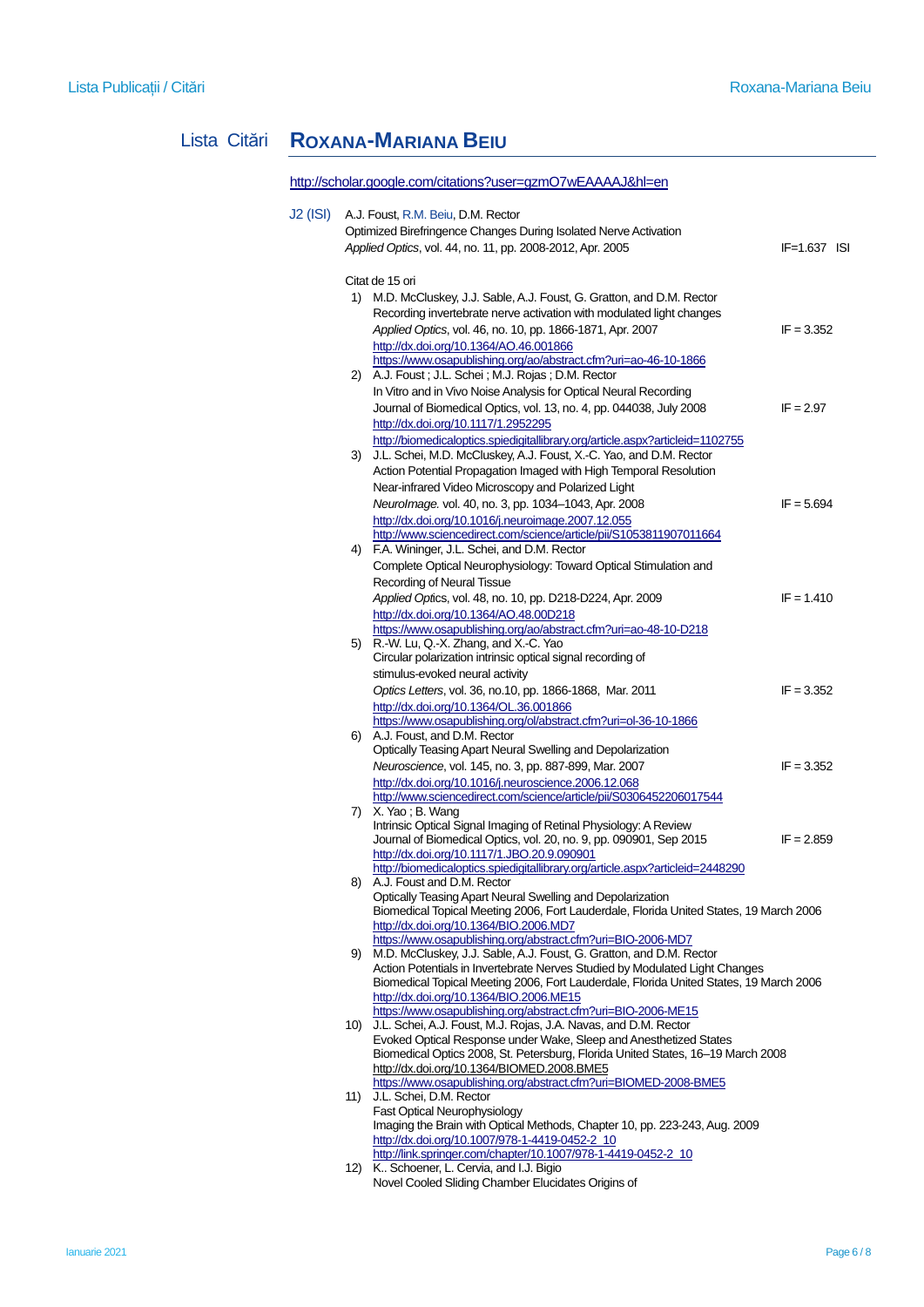|                 |    | Action Potential Modulated Birefringence<br>Biomedical Optics and 3-D Imaging 2010, Miami, FL, USA, 11-14 Apr. 2010<br>http://dx.doi.org/10.1364/BIOMED.2010.BTuD80<br>https://www.osapublishing.org/abstract.cfm?uri=BIOMED-2010-BTuD80<br>13) A.J Foust<br>Teasing Apart Optical Correlates of Neuronal Excitation<br>PhD Thesis, Department of Veterinary and Comparative Anatomy,                                                                                                                                                                                                 |                  |
|-----------------|----|---------------------------------------------------------------------------------------------------------------------------------------------------------------------------------------------------------------------------------------------------------------------------------------------------------------------------------------------------------------------------------------------------------------------------------------------------------------------------------------------------------------------------------------------------------------------------------------|------------------|
|                 |    | College of Veterinary Medicine, Washington State University, USA, 2006<br>https://research.wsulibs.wsu.edu/xmlui/handle/2376/2459<br>14) K.J. Schoener<br>Non-invasive, High-Resolution Spatiotemporal Mapping of Neuronal Activity through<br>Field-induced Changes in Birefringence<br>PhD Thesis, College of Engineering, Boston University, Boston, USA, 2010                                                                                                                                                                                                                     |                  |
|                 |    | http://gradworks.umi.com/34/06/3406004.html<br>15) J.L. Schei<br>Optical Imaging of Neural and Hemodynamic Brain Activity<br>PhD Thesis, Department of Physics and Astronomy, Washington State University, USA, May 2011<br>https://research.wsulibs.wsu.edu/xmlui/handle/2376/2854                                                                                                                                                                                                                                                                                                   |                  |
| <b>J8 (ISI)</b> |    | R.M. Beiu, V. Beiu, V.-F. Duma<br>Fiber optic mechanical deformation sensors employing perpendicular photonic crystals<br>Optics Express, vol. 25, issue 19, pp. 23388-23398, 2017<br>https://www.osapublishing.org/oe/abstract.cfm?uri=oe-25-19-23388                                                                                                                                                                                                                                                                                                                                | $IF = 3.307$ ISI |
|                 |    | Citat de 2 ori<br>1) A. Lopez-Aldaba, D. Lopez-Torre, C. E. Aguado<br>Real Time Measuring System of Multiple Chemical Parameters Using<br>Microstructured Optical Fibers Based Sensors<br>IEEE Sensor Journal, vol. 18, no. 13, pp. 5343-5351, Jul. 2018<br>http://dx.doi.org/10.1364/AO.46.001866<br>https://ieeexplore.ieee.org/stamp/stamp.jsp?tp=&arnumber=8360115<br>2) D. Grzelczyk & J. Awrejcewicz, Reflectivity of cholesteric liquid crystals with an anisotropic defect<br>layer inside<br>Photonics, vol. 7, no. 3, Aug. 2020<br>https://doi.org/10.3390/photonics7030058 | ISI              |
|                 |    | C <sub>10</sub> (ISI) R.M. Beiu, V. Beiu<br>Fiber Optic Mechanical Sensor Based on a Triangular-lattice Photonic Crystal<br>IEEE PhotonicsGlobal@Singapore IPGC'08<br>Singapore, 08-11 Dec. 2008, pp. 183-186<br>http://dx.doi.org/10.1109/IPGC.2008.4781347                                                                                                                                                                                                                                                                                                                          | ISI              |
|                 |    | http://ieeexplore.ieee.org/xpl/articleDetails.jsp?amumber=4781347<br>Citat de 5 ori                                                                                                                                                                                                                                                                                                                                                                                                                                                                                                   |                  |
|                 | 1) | Y. Zhao, Y.-N. Zhang, Q. Wang<br>Research Advances of Photonic Crystal Gas and Liquid Sensors<br>Sensors & Actuators B: Chemical, vol. 160, no. 1, pp. 1288-1297, Dec. 2011<br>http://dx.doi.org/10.1016/j.snb.2011.09.064                                                                                                                                                                                                                                                                                                                                                            | $IF = 3.898$     |
|                 | 2) | http://www.sciencedirect.com/science/article/pii/S0925400511008665<br>G. Korotcenkov<br><b>Photonic Crystals</b>                                                                                                                                                                                                                                                                                                                                                                                                                                                                      |                  |
|                 | 3) | Handbook of Gas Sensor Materials, Springer, New York, pp. 111-119, 2014<br>http://link.springer.com/chapter/10.1007/978-1-4614-7388-6_6<br>Y. Wang, D. Chen n, G. Zhang, J. Wang, and S. Tao<br>A Super Narrow Band Filter Based on Silicon 2D Photonic Crystal                                                                                                                                                                                                                                                                                                                       | <b>BDI</b>       |
|                 |    | <b>Resonator and Reflectors</b><br>Optical Communications, vol. 363, pp. 13-20, 15 Mar. 2011<br>http://dx.doi.org/10.1016/j.optcom.2015.10.070<br>http://www.sciencedirect.com/science/article/pii/S0030401815302558<br>Y. Ma, T. Zhang, M.-Y. Mao, and H.-F. Zhang                                                                                                                                                                                                                                                                                                                   | $IF = 1.449$     |
|                 | 4) | A Switchable Absorption-Transmission Window Modulator Based on 1-D Magnetized<br>Plasma Photonic Crystals Resonator and Reflectors<br>IEEE Trans. On Plasma Science, vol. 48, no. 12, pp. 4155-4162, Dec. 2020                                                                                                                                                                                                                                                                                                                                                                        | ISI              |
|                 | 5) | http://dx.doi.org/10.1016/j.optcom.2015.10.070<br>http://www.sciencedirect.com/science/article/pii/S0030401815302558<br>A. Steinegger, O. S. Wolfbeis, and S. M. Borisov<br>Optical Sensing and Imaging of pH: Spectroscopies, Materials and Applications<br>Electronic Supporting Material of Institute of Analytical Chemistry and Food Chemistry, Graz                                                                                                                                                                                                                             |                  |
|                 |    | University of Technology, Stremayrgasse 9, A-8010 Graz, Austria, and Institute of Analytical                                                                                                                                                                                                                                                                                                                                                                                                                                                                                          |                  |